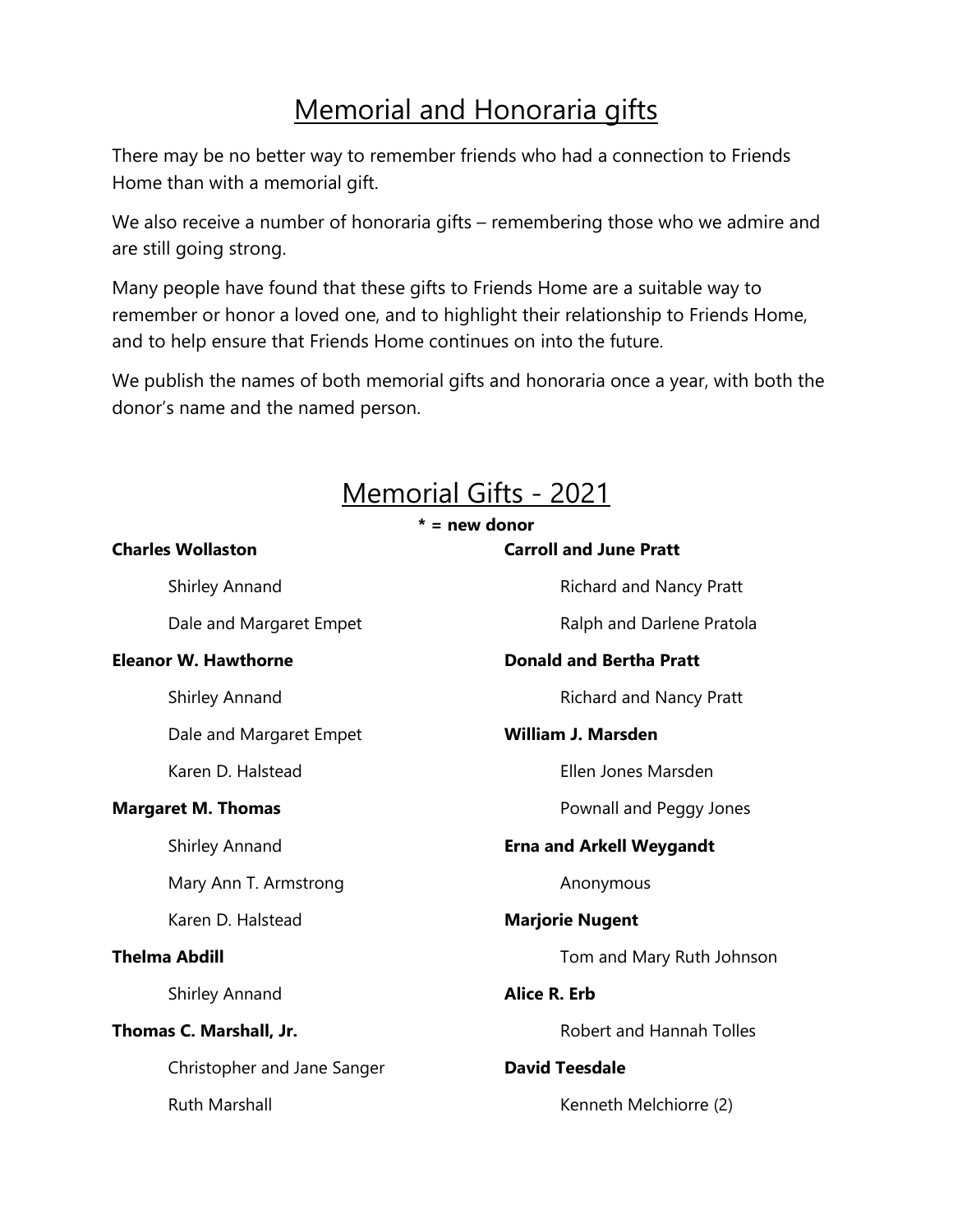|                                      | <b>Mary T. Pratt</b>            |  |
|--------------------------------------|---------------------------------|--|
|                                      | Mary Ann T. Armstrong           |  |
|                                      | <b>Elizabeth Moore Mitchell</b> |  |
|                                      | <b>Esther Cooperman</b>         |  |
| <b>Sarah Swan</b>                    |                                 |  |
|                                      | Nancy and Robert Bernhardt      |  |
|                                      | <b>E Joel Strawn</b>            |  |
|                                      | Tom and Tammy Brosius           |  |
|                                      | <b>Ruth Marshall</b>            |  |
|                                      | <b>Buzz and Paula Marshall</b>  |  |
|                                      | <b>Charles Engel</b>            |  |
|                                      | Anonymous                       |  |
|                                      | Laura H. Wren                   |  |
|                                      | Margaret Michener               |  |
|                                      | <b>Mildred Poist</b>            |  |
|                                      | George and Elaine Amoss         |  |
| <b>Mary Lofland and Ann Merryman</b> |                                 |  |
|                                      | Alan and Heather Lauder (2)     |  |
|                                      | Anonymous                       |  |
| <b>June K. Pratt</b>                 |                                 |  |
|                                      | Dale and Margaret Empet         |  |
|                                      | Martha Johnson                  |  |
|                                      | Anthony and Kim Pannell         |  |
|                                      | Marsha Corum *                  |  |
|                                      | Ron and Mae Lynn McCardle *     |  |
|                                      | Pat Vanderkraats *              |  |
|                                      | Bruce and Nancy Terry *         |  |
|                                      | Laura McCardle *                |  |
|                                      |                                 |  |

**Jay and Jeanne Minshall** Susan Clark **Irene Pusey Strode** Phyllis Pusey Biddle Dana and Patrick Sheridan **Helen Hetrick** Anonymous **Ralph B. Wickersham, Sr.** Kathleen Wickersham **Marian E. Doan and David L. Baldwin** Sharyn Doan Baldwin (3) **Donald E. Sinclair** D. Lynn Sinclair **Frances Green** Anne and Mark Piacentino (2) **Paul DesJardins** Barbara Desjardins **Kathy Corby** Nicholas D. Corby, Jr. (10) **Dennis Melton** Bob Norris **Kenneth Lomax** Nancy Lomax Pat and John Stevens **Susan Hedrick** Richard Hedrick (2) Rebecca Bramble (2) Manfredi's Cold Storage & Distribution, Inc.